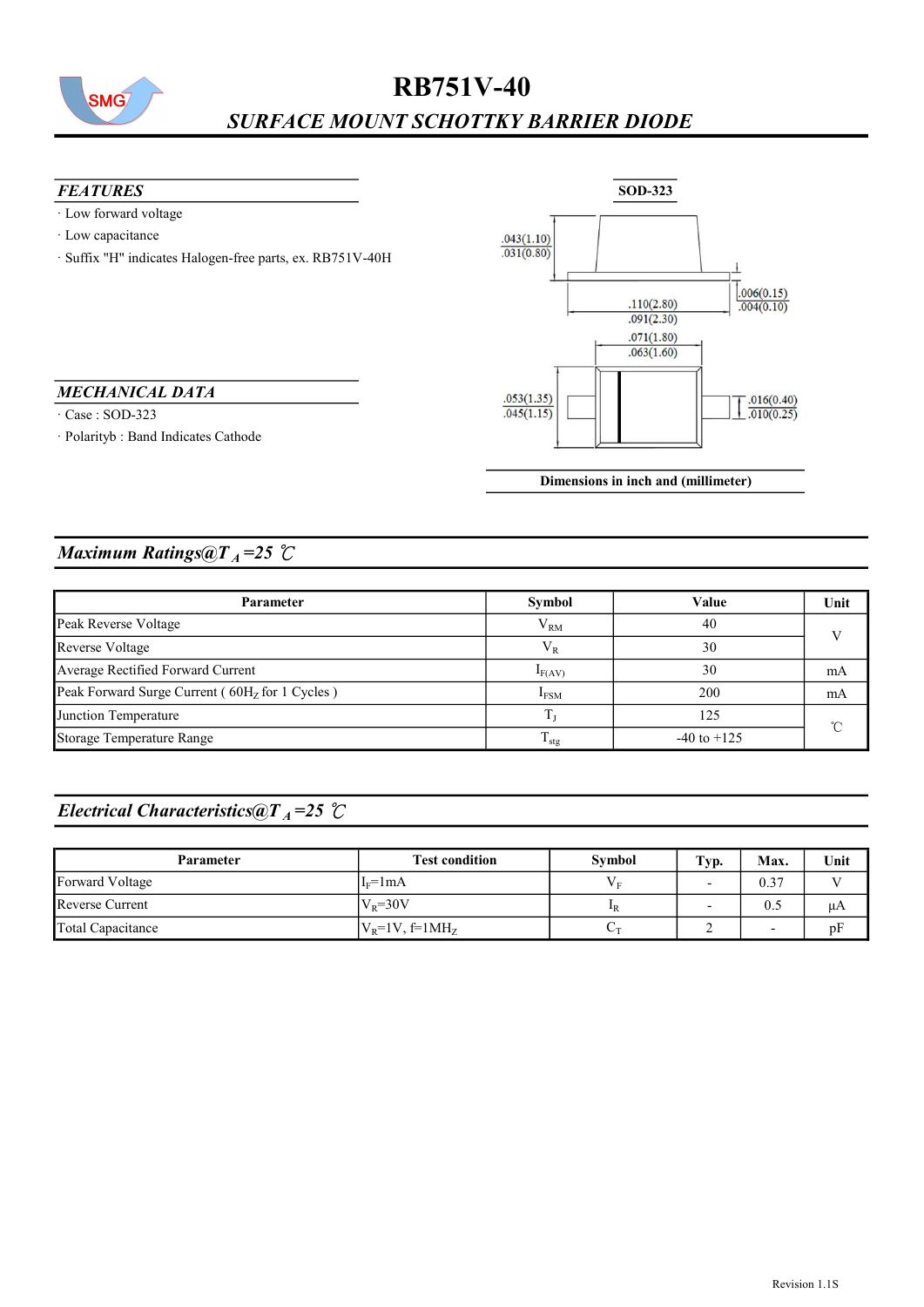

# RB751V-40 SURFACE MOUNT SCHOTTKY BARRIER DIODE

### RATINGS AND CHARACTERISTIC CURVES

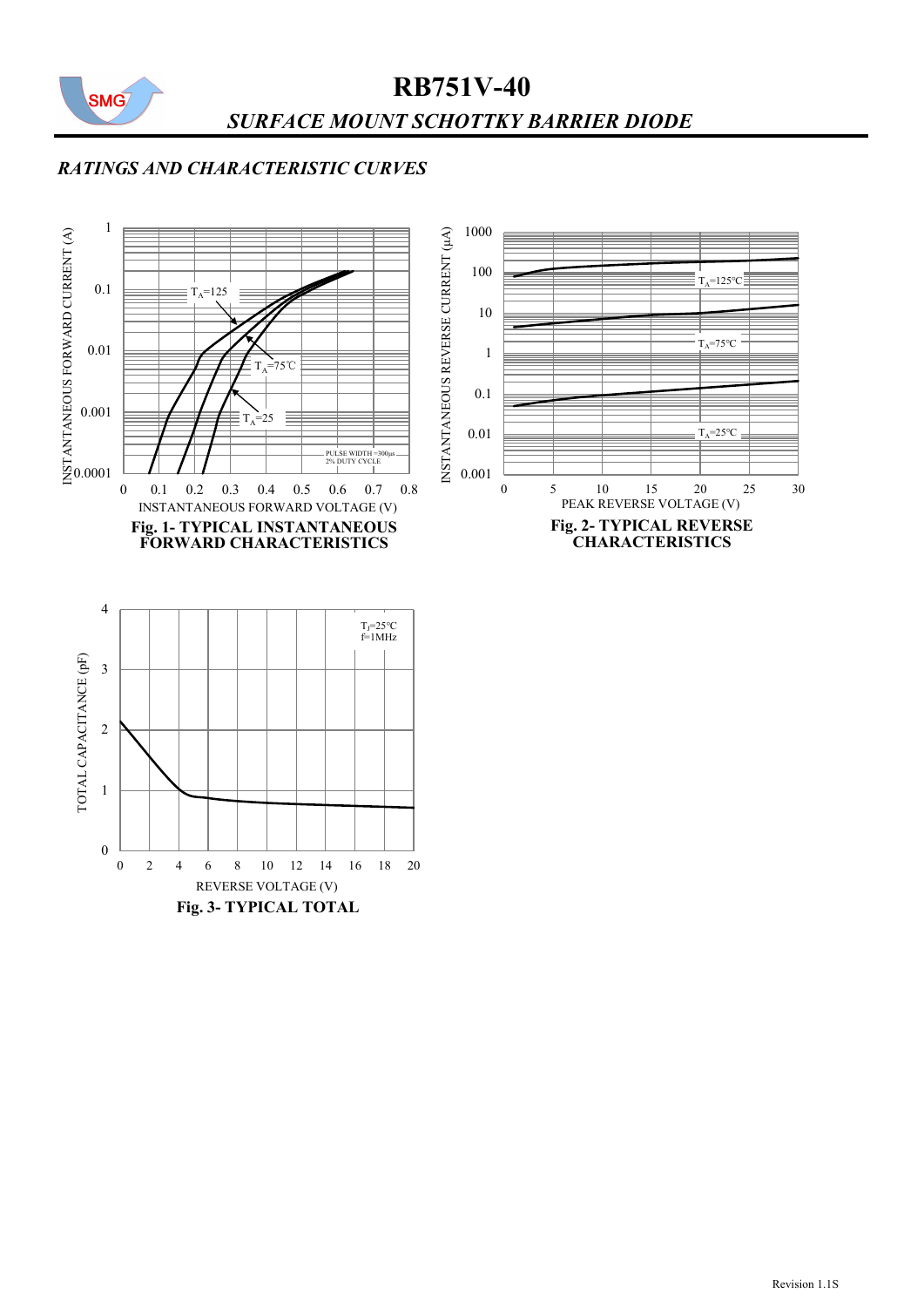

# RB751V-40

## SURFACE MOUNT SCHOTTKY BARRIER DIODE

#### TAPE & REEL SPECIFICATION



| Item                   | <b>Symbol</b> | <b>SOD-323</b>    |
|------------------------|---------------|-------------------|
| Carrier width          | $A_0$         | $1.50 \pm 0.10$   |
| Carrier length         | $B_0$         | $2.95 \pm 0.10$   |
| Carrier depth          | $K_0$         | $1.20 \pm 0.10$   |
| Sprocket hole          | d             | $1.50 \pm 0.10$   |
| Reel outside diameter  | D             | $178.00 \pm 2.00$ |
| Feed hole width        | $D_0$         | $13.00 \pm 0.50$  |
| Reel inner diameter    | $D_1$         | MIN. 50.00        |
| Sprocke hole position  | E             | $1.75 \pm 0.10$   |
| Punch hole position    | F             | $3.50 \pm 0.10$   |
| Sprocke hole pitch     | $P_0$         | $4.00 \pm 0.10$   |
| Punch hole pitch       | $P_1$         | $4.00 \pm 0.10$   |
| Embossment center      | $P_2$         | $2.00 \pm 0.10$   |
| Overall tape thickness | T             | MAX. 0.60         |
| Tape width             | W             | $8.00 \pm 0.20$   |
| Reel width             | W1            | MAX. 10.00        |

#### ORDER INFORMATION

| Package | Reel Size | Quantity |
|---------|-----------|----------|
| SOD-323 |           | 3.000    |

#### MARKING CODE

| Part Number | Marking Code |
|-------------|--------------|
| RB751V-40   |              |